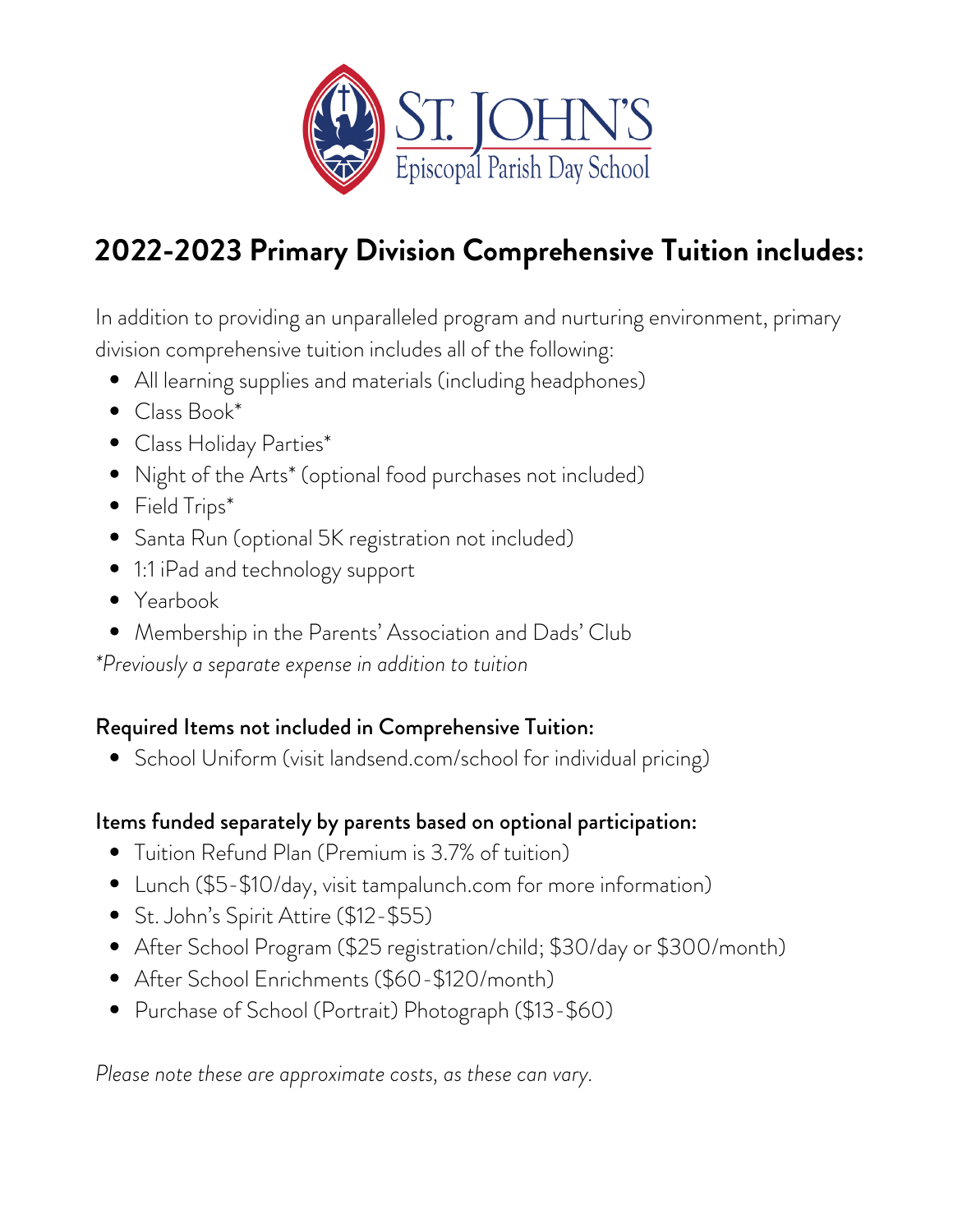

# **2022-2023 Lower Division Comprehensive Tuition includes:**

In addition to providing an unparalleled program and nurturing environment, lower division comprehensive tuition includes all of the following:

- All learning supplies and materials (including headphones and recorders)
- Class Book\*
- Class Holiday Parties\*
- Field Day<sup>\*</sup> (including T-Shirt)
- Night of the Arts\* (optional food purchases not included)
- Field Trips\*
- Santa Run (optional 5K registration not included)
- 1:1 iPad and technology support
- Yearbook
- Membership in the Parents' Association and Dads' Club
- Christmas Pageant\*
- Biography Fair Supplies (not including costume)
- Book Day

*\*Previously a separate expense in addition to tuition*

### Required Items not included in Comprehensive Tuition:

• School Uniform (visit landsend.com/school for individual pricing)

### Items funded separately by parents based on optional participation:

- Tuition Refund Plan (Premium is 3.7% of tuition)
- Lunch (\$5-\$10/day, visit [tampalunch.com](http://tampalunch.com/) for more information)
- St. John's Spirit Attire (\$12-\$55)
- After School Program (\$25 registration/child; \$30/day or \$300/month)
- After School Enrichments (\$60-\$120/month)
- Purchase of School (Portrait) Photograph (\$13-\$60)
- Lost or Damaged Text Book Replacement (\$15-\$95)
- Lost or Damaged Library Book Replacement (\$25)

*Please note these are approximate costs, as these can vary.*